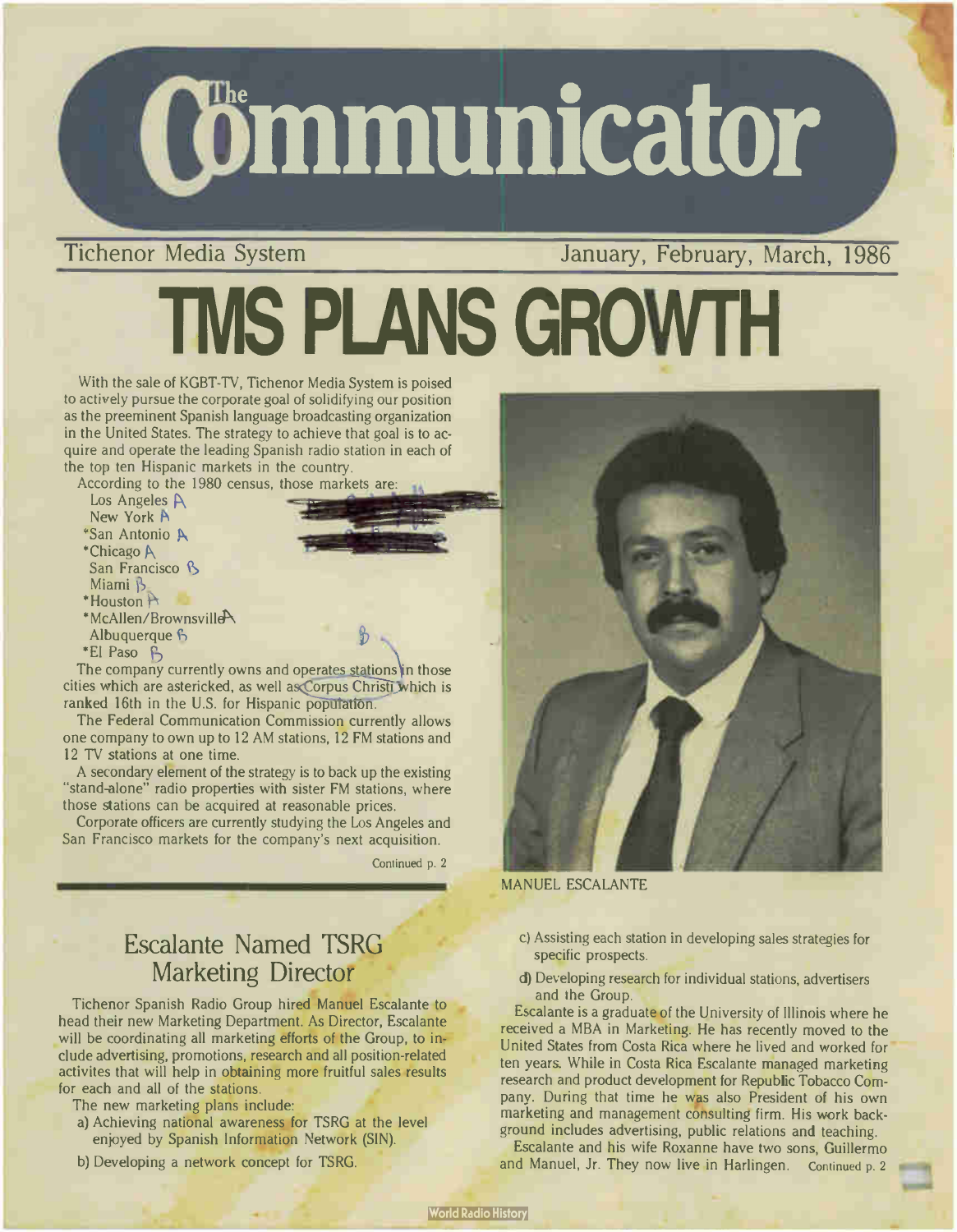#### Los Planes de Crecimiento de TMS

Con la venta de KGBT-TV Tichenor Media System esta ya en condicion de continuar de manera activa la meta a nivel empresarial de solidificar su posicion como la organizacion preeminente en las transmisiones en el idioma espanol en los Estados Unidos. La estrategia para lograr esa meta es el adquirir y operar la estacion dominante en espanol de cada uno de los diez principales mercados hispanos en el pais.

De acuerdo al censo de 1980, esos mercados son:

Los Angeles New York \*San Antonio \*Chicago San Francisco

Miami \*Houston \*McAllen/Brownsville Albuquerque \*El Paso

Actualmente la compania posee y opera estaciones en las ciudades marcadas con un asterisco, asi como en Corpus Christi cuya posicion es la numero 16 en los Estados Unidos para la poblacion hispana.

La Comision Federal de Comunicaciones (FCC) permite actualmente a una compania poseer hasta <sup>12</sup> estaciones en AM, <sup>12</sup> estaciones en FM y 12 estaciones de television al mismo tiempo.

Un elemento secundario en la estrategia es el reforzar las propiedades actuales que estan en condiciones de "separacion" con estaciones hermanas FM donde esas estaciones puedan ser adquiridas a precios razonables.

Los funcionarios de la corporacion estudian actualmente los mercados de Los Angeles y San Francisco para la proxima adquisicion de la compania.

### Escalante Es Nombrado Director de Mercadotecnia de TSRG

Tichenor Spanish Radio Group ha contratado a Manuel Escalante para que encabece su nuevo departamento de Mercadotecnia. Como director, Escalante coordinara todos los esfuerzos de mercadotecnia del grupo incluso publicidad, promociones, investigaciones y todas la actividades relacionadas con la posicion que ayudaran a obtener resultados de yentas mas fructiferos para todas y cada una de las estaciones.

Los nuevos planes mercadotecnicos incluyen:

- a) Lograr un conocimiento a nivel nacional de TSRG tal como lo tiene Spanish Information Network (SIN).
- b) El desarrollo de TSRG como una cadena (network).
- c) Asistir a cada estacion en el desarrollo de sus estrategias de yentas para prospectos especificos.
- d) El desarrollo de investigacion para estaciones individuales, anunciantes y el Grupo.

Escalante es graduado de la Universidad de Illinois de la que recibio un MBA en mercadotecnia. Recientemente se cambio a los Estados Unidos procedente de Costa Rica en donde vivio y trabajo por diez anos. En Costa Rica administro investigacion de mercadotecnia y desarrollo de productos para la compania Republic Tobacco. Durante ese tiempo tambien fue presidente de su propia firma consultora en mercadotecnia y administracion. Sus antecedentes de trabajo incluyen publicidad, relaciones publicas y la docencia.

Escalante y su esposa tienen dos hijos: Guillermo y Manuel, Jr. Ellos viven ahora en Harlingen.



Welcome back Felipe Mendoza, Announcer, and Edmo Elizondo, Copywriter.

On Valentine's Day listeners were invited to register their dedications at a sponsor's place of business. Each sponsor drew a name and gave away a dinner for two and a bouquet of flowers. KCOR Radio also dedicated a song to each winner during their Valentine's program which ran from 6:30 p.m. to 9:30 p.m.

Sergio Rodarte, KCOR Morning Man, loves to wake people up. And he does so regularly with the traditional Mexican Mananitas and a dedicated tune. The public sends him letters requesting the service to surprise their friends and relatives with the warm birthday wish that only Sergio can give.

Bienvenidos otra vez Felipe Mendoza, locutor, y Edmo Elizondo, redactor de textos.

El dia de San Valentin los radioescuchas fueron invitados para inscribir sus dedicaciones en el local de algun patrocinador. Cada patrocinador extrajo un nombre y regalo una cena para dos y un ramo de flores. KCOR Radio tambien dedico una cancion a cada ganador en el programa de San Valentin de las 6:30 p.m. a las 9:30 p.m.

Sergio Rodarte, el Hombre Matutino de KCOR, adora despertar a las personas. Y lo hace regularmente con las tradicionales Mananitas Mexicanas y una cancion dedicada. El publico le manda cartas solicitando ese servicio para sorprender a sus amigos y familiares con el calido deseo de cumpleanos que solo Sergio puede dar.



Sergio Rodarte selected a registration card on Valentine's Day from the many he received at the station and gave away a giant box of chocolates and a flower bouquet.

Sergio Rodarte selecciono una tarjeta de inscripcion del dia de San Valentin de las muchas que recibio en la estacion y regalo una caja gigante de chocolates y un ramo de flores.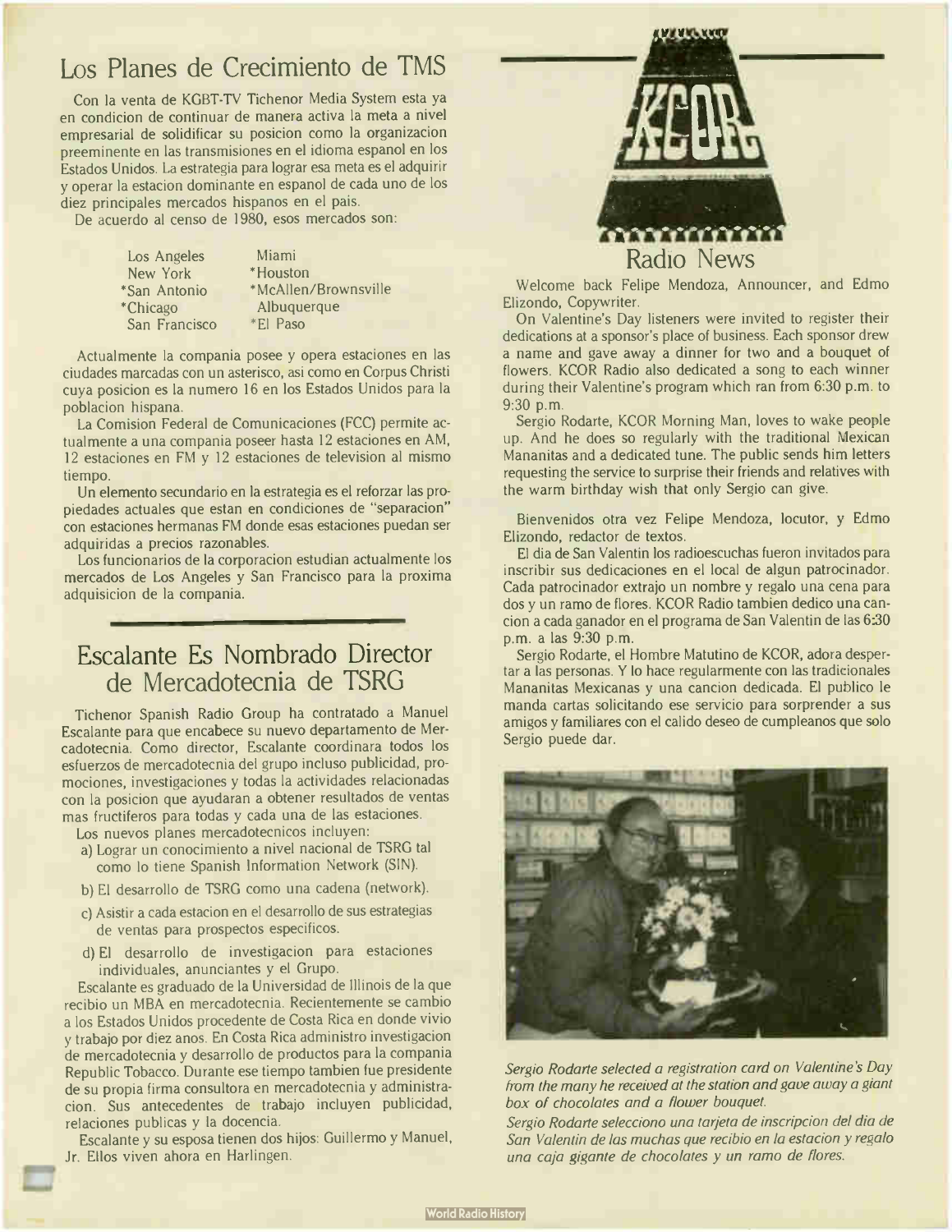

RAMIRO CORDOBA

Ramiro Sanchez Cordoba, News Director at KCOR, was selected to be the San Antonio correspondent on the program "The Voice of America" on world-wide radio broadcast from Washington, D.C. Whenever something "newsworthy" happens in or around San Antonio, Ramiro broadcasts the story in Spanish using KCOR'S I.D. and the news is then heard around the world. Ramiro has been working at KCOR for fourteen years. In the past he has been sent to the White House for a conference with President Jimmy Carter, he has travelled to Israel in connection with the Embassy of Israel in the United States and just in the last few months he has covered the conference between the Attorney General of Mexico and the United States.

Ramiro Sanchez Cordoba, Director de Noticias de KCOR, fue seleccionado como corresponsal en San Antonio del programa "The Voice of America" ("La Voz de America") transmitido a nivel mundial desde Washington, D.C. Cuando suceda algo "digno de ser noticia" en San Antonio y alrededores, Ramiro transmitira la nota en espanol utlizando la I.D. de KUNO y la noticia sera escuchada en todo el mundo. Ramiro ha trabajado en KUNO por catorce anos. Anteriormente ha sido enviado a la Casa Blanca para una conferencia con el presidente Jimmy Carter; ha ido a Israel en relacion con la embajada de Israel en los Estados Unidos; y en los meses recientes ha cubierto la conferencia entre el Procurador General de Justicia de Mexico y los Estados Unidos.



TONY PORRAS

Tony Porras has joined the KCOR announcing staff. Tony started his broadcasting career at a radio station in Guanajuato, Mexico. For the past five years he has been working at WOPA in Chicago.

Tony Porras ha entrado a formar parte del personal de locucion de KCOR. Tony comenzo su carrera como locutor en una estacion radial en el estado de Guanajuato en Mexico. Por los pasados cinco anos ha trabajado en WOPA en Chicago.



ROSA MARIA RAMOS

Rosa Maria Ramos is KCOR's new Receptionist/Secretary. Rosa was born in Saltillo, Mexico and has lived in San Antonio for ten years. She is single and has recently completed business courses at San Antonio Community College.

Rosa Maria Ramos es la nueva recepcionista/ secretaria de KCOR. Rosa nacio en Saltillo, Coahuila, en Mexico, y ha vivido en San Antonio por diez anos. Es soltera y termino recientemente unos cursos empresariales en el San Antonio Community College.



Radio News

February was another good promotional month at KUNO, highlighted by the Budweiser sponsored "Sweethearts of Music" dance held on February 13 at the Memorial Coliseum. The dance featured ah female music entertainment: Janie C. from the Valley, Patsy Torres of San Antonio, and Corpus Christi's own Linda Escobar (who in addition to being a popular recording artist is an Account Executive with KUNO!)

February 13, Vice President/General Manager Luis A. Munoz was honored by local public officials for KUNO's achievements in the Hispanic community. A small crowd gathered at Million Dollar Charlie's for the ceremony.

KUNO sponsored a Pre-Easter Fiesta for the children of Corpus Christi at Dr. Hector P. Garcia Park March 29. Free Pepsi, hot dogs, music, clowns, and a drawing for a bicycle brought the crowds out for a beautiful day at the park.

A warm welcome to Oscar Vela who has joined the KUNO sales staff. Oscar was formerly with KMMM in Austin.

Febrero fue otro mes muy bueno en promociones en KUNO cuyo evento sobresaliente fue el baile "Sweethearts of Music" patrocinado por Budweiser celebrado el 13 de febrero en el Memorial Coliseum. El baile conto con la presentacion de un elenco completamente femenino: Janie C., del Valle del Rio Grande; Patsy Torres, de San Antonio; y Linda Escobar, de Corpus Christi (quien, ademas de ser muy popular con sus discos, es agente de ventas en KUNO!).

El 13 de febrero Luis A. Munoz, Vice-presidente y Gerente General, fue honrado por funcionarios publicos locales por los logros de KUNO en la comunidad hispana. Una selecta concurrencia se dio cita en Million Dollar Charlie's para la ceremonia.

KUNO patrocino una Fiesta de Pre-Easter para los ninos de Corpus Christi en el parque Dr. Hector P. Garcia el 29 de marzo. Pepsi y hot dogs gratuitos, musica, payasos y la rifa de una bicicleta atrajeron a la multitud en un hermoso dia en el parque.

Una cordial bienvenida para Oscar Vela que se ha unido al personal de ventas de KUNO. Oscar trabajaba con KMMM en Houston. Continued p. 11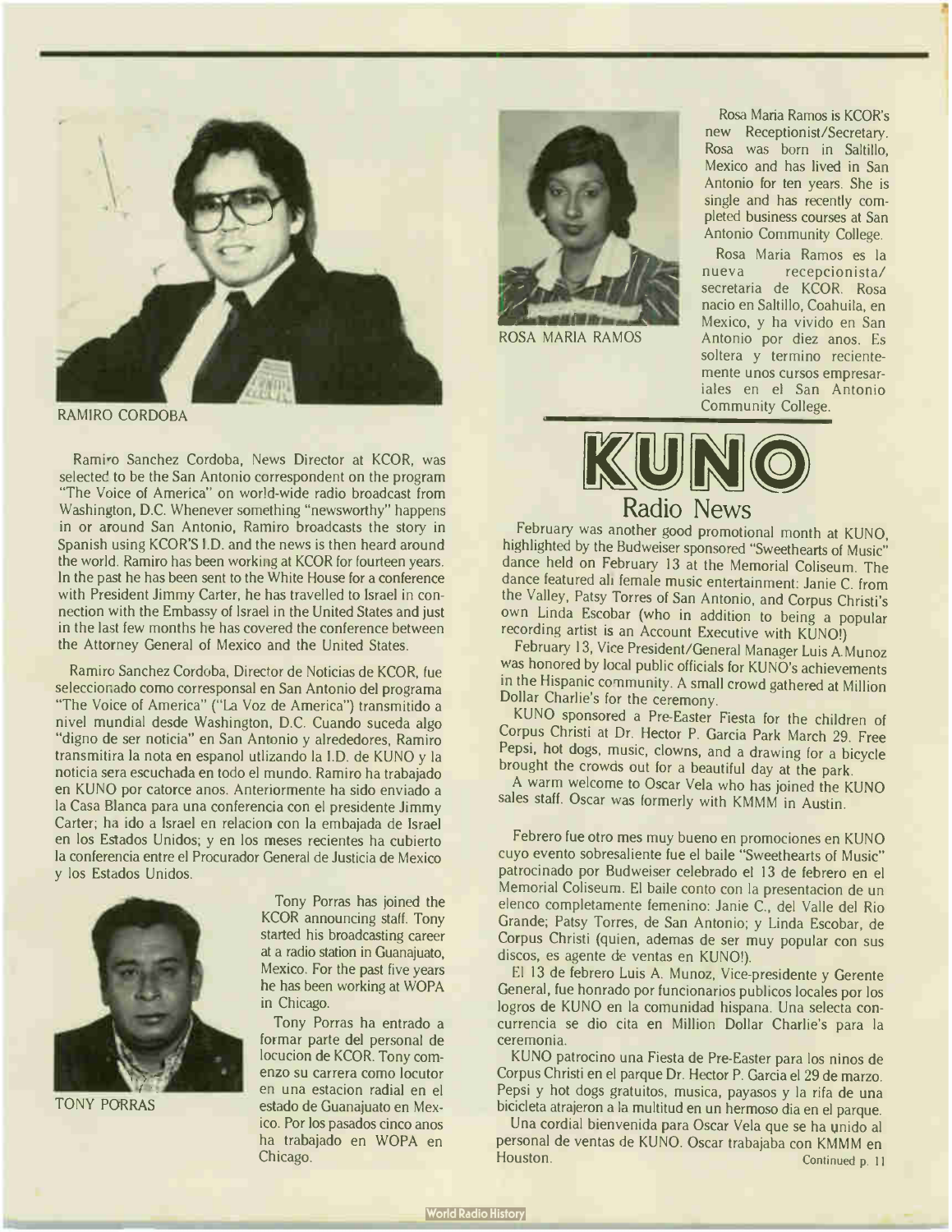

New Employees



SUSAN COFFMAN

Susan Coffman, new La Tremenda Account Executive, is a Californian with broad experience in sales. She is a Business graduate from California State University. Susan moved to Texas in 1979 and has sold for KODA and KTRH. She most recently has been working for Zenith Advertising.

Susan Coffman, la nueva agente de yentas de La Tremenda, es una californiana con amplia experiencia en yentas. Es graduada en el area de empresas de la California State University. Susan se cambio a Texas en 1979 y ha sido vendedora de KODA y KTRH. Recientemente habia trabajado en Zenith Advertising.



**JULIAN TIMBERLAKE** 

Julian Timberlake, KLAT Account Executive, was born in Argentina and has lived in Mexico and Brazil. He graduated from the University of Houston with a degree in Latin American History. Prior to joining KLAT he traveled throughout South America and Mexico selling for Oilfield Service Company.

Julian Timberlake, agente de yentas de KLAT, nacio en Argentina y ha vivido en Mexico y en Brasil. Es graduado de la Universidad de Houston en Historia Latinoamericana. Antes de entrar a KLAT viajo por Sudamerica y Mexico como vendedor de la Oilfield Service Company.



Account Executive Ernesto Anaya presents Mrs. Luisa Gomez with a check for \$1,010, a lucky winner of La Tremenda's Cash Give Away.

Ernesto Ayala, agente de yentas, le entrega un cheque por \$ 1,010 a la senora Luisa Gomez, afortunada ganadora de la promocion Regalo en Efectivo de La Tremenda.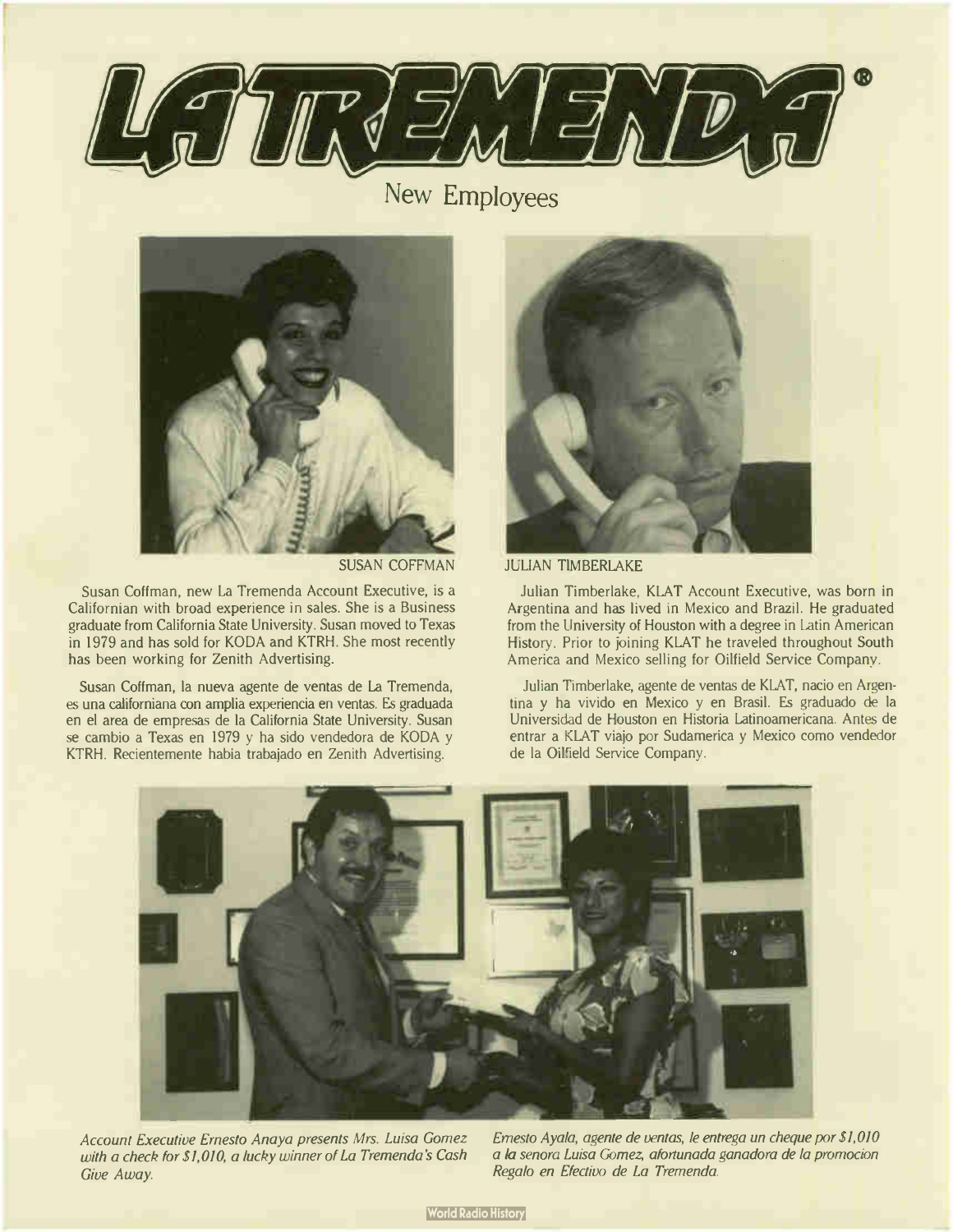AT tinued



JESUS SOLTERO

Jesus Soltero is a well known radio personality from Monterrey that joined the La Tremenda programming department in October. Jesus brought with him an idea the station now calls "A Million Friends". KLAT listeners are encouraged to join the club of a million friends of La Tremenda and the group gets together once a week at community activities, KLAT remotes. or sometimes at one of the members' homes for a social gathering. The "friends" are identified by an I.D. card with their picture on it that KLAT laminates for them. Jesus Soltero and his Million Friends are making a great impact on the Hispanic community in Houston.

Jesus Soltero es una personalidad radial bien conocida de Monterrey que ha entrado a La Tremenda en el departamento de programacion en octubre. Jesus trajo a la estacion la idea que ahora es conocida como "A Million Friends" (" Un Million de Amigos"). Los radioescuchas de KLAT son animados para unirse al club del million de amigos de La Tremenda. El grupo se reune una vez a la semana para realizar actividades comunitarias, en controles remotos de KLAT, o, algunas veces, en la casa de alguno de los miembros para una reunion social. Los "amigos" se identifican con una tarjeta con su foto la cual es enmicada por KLAT. Jesus Soltero y su Million de Amigos estan causando un gran impacto en la comunidad hispana de Houston.

Listeners are winning big money during 1986 with La Tremenda. KLAT listeners can register for the "La Tremenda Cash Give Away" at any of 34 client's businesses throughout Houston. Every Wednesday afternoon for a whole year one registration card will be drawn and the lucky winner will gét a check for \$1,010.

KLAT and Crisco co-sponsored a Supermarket Shopping Spree that gave Antonia Garza two minutes of free shopping at the Fiesta Supermarket. Antonia selected \$248 worth of groceries in those two minutes! The contest started by listeners calling in during Martha Pruneda's program and giving the 5 ingredients to a recipe which Martha would ask for. (One ingredient was always Crisco Corn Oil). Winners were given Tshirts and their names were placed in a box for the drawing for the shopping spree.



The Winner of the Crisco Corn Oil Supermarket Sweep, Antonia Garza, smiles at the end of her two minutes of shopping at the Fiesta Supermarket. She is pictured with Robert Ricondo, Manager of the Store, and Louis Jensen from The Rowland Company, representing Crisco.

La ganadora de la Rifa del Supermercado del aceite de maiz Crisco, Antonia Garza, sonné al final de los dos minutos de compras en el Fiesta Supermarket. Aqui aparece con Robert Ricondo, gerente de la tienda, y Louis Jensen de The Rowland Company, en representacion de Crisco.

Los radioescuchas ganan buen dinero en 1986 con La Tremenda. Los que escuchan KLAT pueden inscribirse para el concurso "La Tremenda Cash Give Away" ("Regalos en Efectivo de La Tremenda") en cualquiera de 34 negocios en Houston anunciandose en la estacion. Cada miercoles por la tarde durante todo un ano una tarjeta de inscripcion sera extraida y el numero afortunado obtendra un cheque por \$1,010.

KLAT y Crisco co-patrocinaron una Supermarket Shopping Spree ("Juerga de Compras en el Supermercado") que dio a Antonia Garza dos minutos para hacer sus compras gratuitamente en el Fiesta Supermarket. Antonia selecciono comestibles con valor de \$ 248 en esos dos minutos! El concurso comenzo cuando los radioescuchas llamaron al programa de Martha Pruneda y proporcionaban los 5 ingredientes de una receta por la cual Marta preguntaba (uno de los ingredientes siempre era el aciete de maiz Crisco). Los ganadores recibian una camiseta y sus nombres eran colocados en una caja para la rifa de la juerga de compras.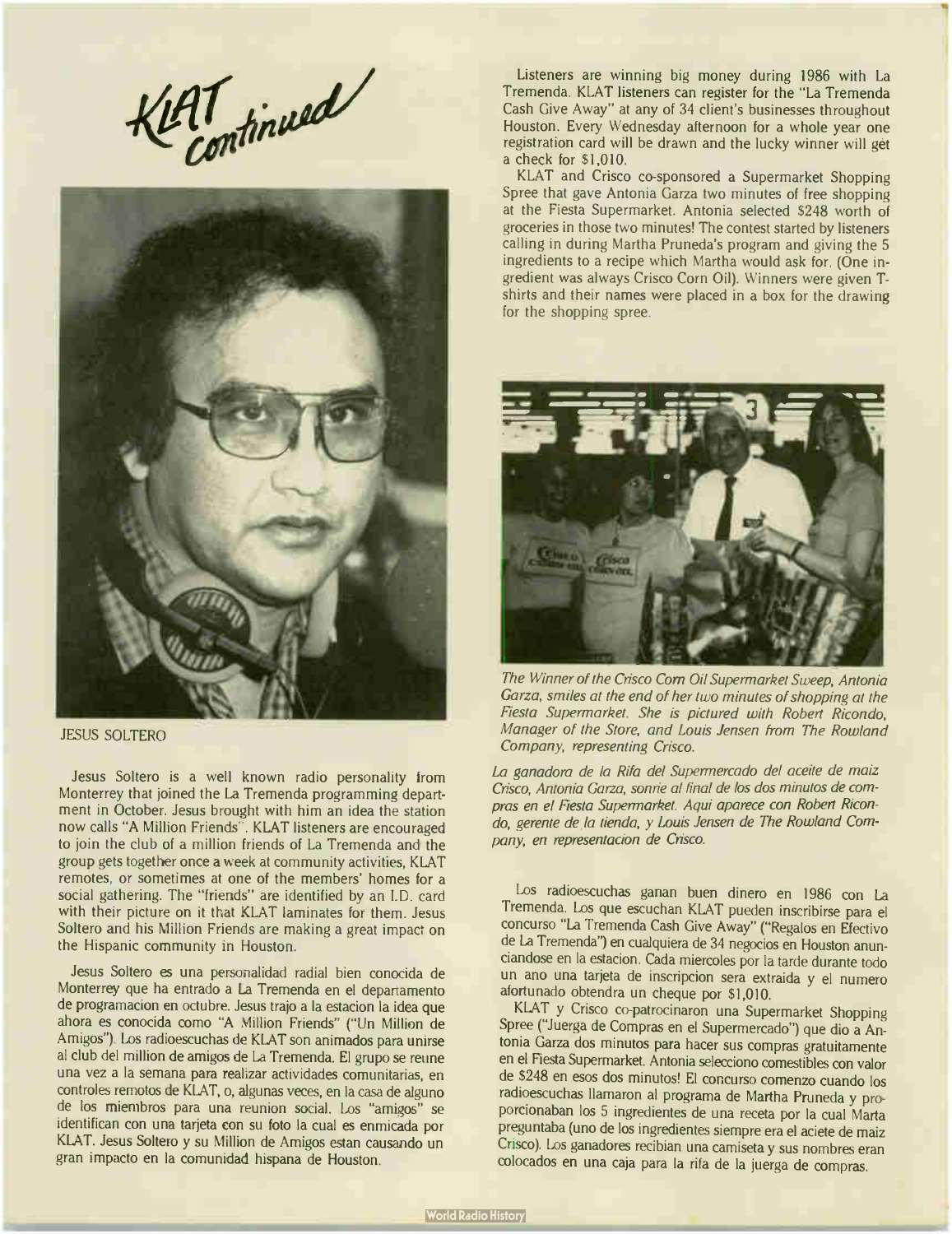

El Paso listeners are tuning in to KDXX and KBNA and local merchants and retailers are benefiting.

January 18, KDXX and KBNA sponsored a Little Joe y La Familia concert at the County Coliseum. Tickets sold for \$3 in advance, \$5 the day of the dance. Ticket sales were slow until payday Friday, and then the lines started and 7,945 tickets were sold. The dance floor was packed and because of fire regulations, there were lines of people who had to be turned away because the coliseum was filled to capacity at 10 o'clock. Everyone had such a great time the dance lasted from 7 p.m. to 1:30 a.m.

January 28, the stations promoted a Blood Drive at Tigua General Hospital and doubled the amount of blood donated at previous drives.

February 1, Big 8 Supermarkets held a remote from 1:00 p.m. to 4:00 p.m. to celebrate the grand opening of a new store and experienced the largest gross sales for any given weekend in the chain's history. Over three gross of jewel tone balloons were given away and the station promoted a drawing for two sides of beef. The store, which normally closes its doors at 9:00 p.m., had difficulty escorting the customers out at 11:00 p.m.

February 10, 12 and 14, the stations broadcast live remotes from Safeway grocery stores and gave away over 7,000 tickets to the Festival of the Stars, which was planned for February 15 and 16, and which was promoted heavily throughout the month.

February 11, the stations held a live remote from Del Norte Exterminators. Over 2,500 tickets to the Festival of the Stars were given away. So many listeners visited the remote that it arouse the attention of the owner of the business located next door. Sun City Realty called Account Executive Mike Garcia and scheduled a remote of their own for February 13. The Realty office sold 1,300 lots during February as a result of the remote.

February 14, the stations held Tichenor Spanish Radio Group's first International Remote at Meson Bayo Restaurant in Juarez, Mexico. Mariachi America and La Rondalla performed for the diners and dancers celebrating Valentine's Day.

Valentine's Day was also a memorable one for KDXX/KBNA employees. The new billboard in front of the office was finally painted with the station's logos, the new van was delivered and the miniblinds were installed on all the windows throughout the station!

All the remotes and hard work that went into the promotion of the station's Festival of the Stars paid off the weekend of February 15 and 16. Entertainers Fame, Michelle, Johnny Hernandez and Sunny and the Sunliners, Rene Ornelas and River City Band played to a crowd of 9,000 at the County Coliseum Saturday night. Sunday at 4:00 p.m. Valentina Leyva, Las Hermanas Huerta, Humberto Craviota, Felipe Arriaga, Michelle, Roberto Pulido, Mariachi America and Juan Montoya performed.

Congratulations to Albert and Carol Calvo on the birth of their son Alan Patrick Richard, who was born February 2.

#### Congratulations to El Paso employees who have recently been promoted:

Felicitaciones para los empleados de El Paso que recientemente obtuvieron un ascenso:



Alberto Calvo Operations Manager Gerente de Operaciones



Johnny Garcia KDXX Programmer Programador de KDXX



Ignacio Peinado Director of Public Service and Copywriter Director de Servicio Publico y Redactor de Textos





Ricardo Sagréro **News Coordinator** 

Coordinador de Noticias There is

Baltazar Munoz Production Manager Gerente de Produccion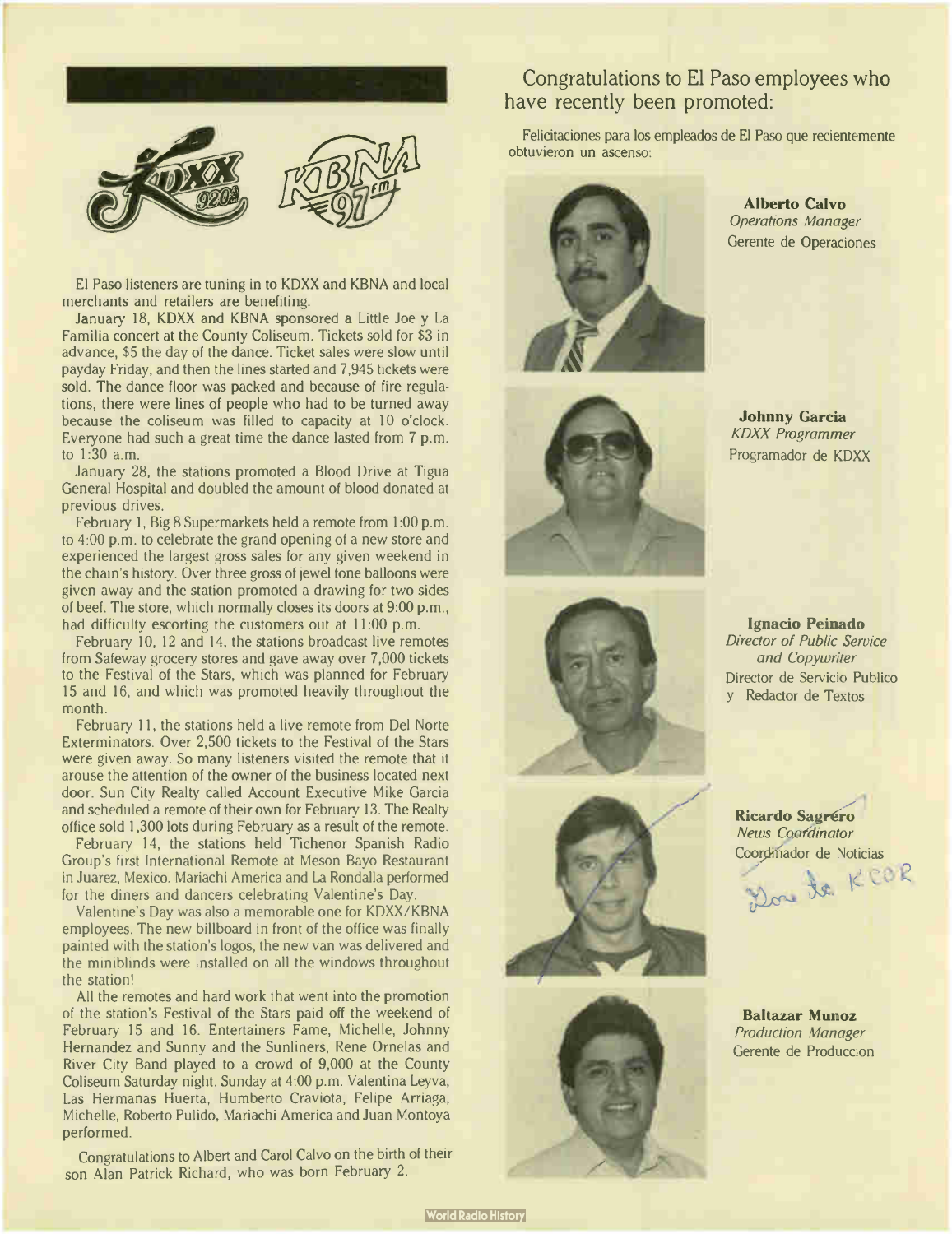El primero de febrero los supermercados Big 8 llevaron a cabo un control remoto de 1:00 p.m. a 4:00 p.m. para celebrar la gran apertura de una nueva tienda y lograron la venta total mas grande para un fin de semana en la historia de la cadena de tiendas. Mas de tres gruesas de globos fueron regaladas y la estacion promovio una rifa de dos costados de carne de res. La tienda, que normalmente cierra sus puertas a las 9:00 p.m., tuvo dificultades para despedir a los clientes a las 11:00 p.m.

Los dias 10, 12 y 14 de febrero las estaciones transmitieron en vivo a control remoto desde las tiendas de comestibles Safeway y regalaron mas de 7,000 boletos para el Festival of the Stars (Festival de la Estrellas) planeado para febrero 15 y 16 y fue promovido intensamente durante el mes.

El 11 de febrero las estaciones tuvieron un control remoto desde Del Norte Exterminators. Mas de 2,500 boletos para el Festival de las Estrellas fueron regalados. La asistencia al remoto fue tan numerosa que llamo la atencion del dueno de la tienda de al lado. Sun City Realty llamo al agente de yentas Mike Garcia y programo un control remoto por su cuenta el 13 de febrero. La oficina de Realty vendio 1,300 lotes en febrero como resultado del remoto.

El 14 de febrero las estaciones tuvieron el primer Remoto Internacional de Tichenor Spanish Radio Group desde el Meson Bayo Restaurant en Ciudad Juarez, Chihuahua, en Mexico. El Mariachi America y la Rondalla amenizaron la velada en celebracion del dia de San Valentin.

El dia de San Valentin tambien fue memorable para los empleados de KDXX/KBNA. El anuncio nuevo frente a la oficina fue pintado finalmente con el logo de la estacion, la nueva camioneta van fue entregada y las persianas fueron instaladas en todas las ventanas de la estacion.

Todos los remotos y el duro trabajo que se tomo la promocion del Festival de las Estrellas de la estacion dieron fruto el fin de semana de febrero 15 y 16. Fame, Michelle, Johnny Hernandez, Sunny and the Sunliners, Rene Ornelas y River City Band actuaron ante una concurrencia de 9,000 en el County Coliseum la noche del sabado. El domingo a las 4:00 p.m. Valentina Leyva, Las Hermanas Huerta, Humberto Cravioto, Felipe Arriaga, Michelle, Roberto Pulido, el Mariachi America y Juan Montoya tuvieron su actuacion.



Albert Calvo, Operations Manager for KBNA and KDXX, was Master of Ceremonies for the Festival of Stars held in El Paso February 15 and 16. The County Coliseum was filled to capacity.

Albert Calvo, Gerente de Operaciones de KBNA y KDXX, fue el maestro de ceremonias en el Festival de las Estrellas celebrado en El Paso los dias 15 y 16 de febrero. El County Coliseum estuvo lleno a toda su capacidad.

El 28 de enero las estaciones promovieron una Blood Drive (Recoleccion de Sangre) en el Hospital General Tigua logrando recolectar el doble de sangre que en anteriores ocasiones.

Los radioescuchas de El Paso ahora sintonizan KDXX y KBNA y los comerciantes locales se benefician de ello.

El 18 de enero KDXX y KBNA patrocinaron un concierto con Little Joe y La Famila en el County Coliseum. Los boletos costaban \$3 en preventa y \$5 en la puerta. La preventa fue lenta hasta el dia de pago en viernes y entonces comenzaron las lineas. Se vendieron 7,945 boletos. La pista de baile estaba llena, y, debido a restricciones referentes a casos de incendio, hubo que negarle la entrada a muchas personas dado que el coliseo estaba lleno a su capacidad a las diez en punto. Todo mundo se divirtio en grande en este baile que duro de las 7 p.m. hasta la 1:30 a.m.

Felicitaciones asimismo para Albert y Carol Calvo por el nacimiento de su hijo Alan Patrick Richard, ocurrido el 2 de febrero.



Workers are pictured above raising the new sign outside the El Paso studios. The sign has been newly painted with KDXX's logo on one side and KBNA 's on the other.

Unos trabajadores son vistos en la grafica al colocar el nuevo anuncio en el exterior de los estudios en El Paso. El anuncio fue pintado recientemente con el logo de KDXX en un lado y el de KBNA en el otro.



The station's new van was delivered on February 14. La camioneta van nueva de la estacion fue entregada el 14 de febrero.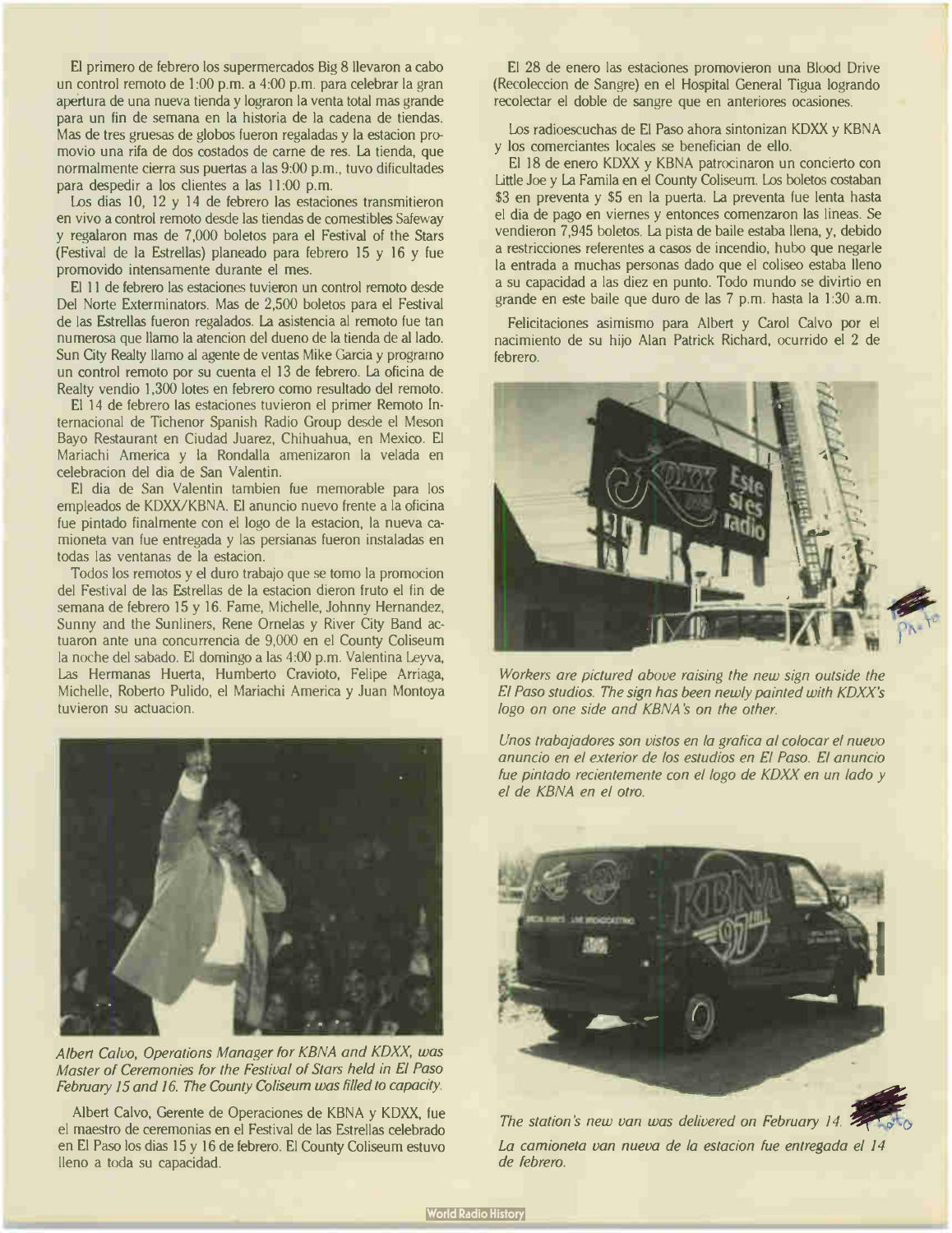

The engineers have just completed construction of K-Lite's new production studio. The room features a new sixteen channel HOWE console. A Lexicon prime-time digital delay unit and an eight track reel to reel will be added when they arrive. The new equipment will save production time and will also expand the station's creativity abilities.



Kenny Garcib shows off K-LITE's new audio board!

K-Lite recently purchased the Selector Music System, a computerized music rotation program. Mark Alan has been busy programming the machine, which will eliminate the hours announcers currently spend preparing the music for their shows.

Congratulations to K-Lite Consultant Bob Elliott, who has been named a partner in the consulting firm Burkhart/Abrams/ Douglas/Elliott and Associates in Atlanta.

K-Lite, The World of Fitness and Coca Cola sponsored their second annual "Liten Up Sweepstakes" during February and March. Three times a day, K-Lite announcers would invite listeners to call one of the seven World of Fitness locations. The first five callers won a K-Lite Fit-Pack (one week free membership). The third caller received a Super Fit-Pack (one month free membership). Listeners were encouraged to mail in registration forms for the Ultra Fit-Pack drawings, which were held at 7:20 a.m. and 5:10 p.m. every Thursday. The registration forms could be found on specially marked six packs of coke or picked up from any World of Fitness location. Ultra Fit-Pack winners were given either \$100 or six months free membership to any World of Fitness, a Sony walkman radio, heavy hands workout weights, an official "liten up" sweatshirt, and six packs of diet Sprite, diet Coke, Tab and sugar free Dr. Pepper.

K-Lite welcomes Joel Luna (alias Jason Roberts) and Jerry Tobias (better known as Tony Crockett) to their on air team.

Congratulations to Margot Moczygemba, Pharr Office Manager, who has been promoted to K-Lite Upper Valley Account Executive.



Clarence T. McKasson has joined KGBT Radio as Upper Valley Sales Manager. Chuck brings 41 years of radio experience to KGBT. He owned/managed KIRT for 25 years and was an announcer, salesman and manager at KRIO for ten years. Chuck and his wife Mary Alice have four grown children and have been active in the McAllen community for many years. Chuck is a past president of the McAllen Chamber of Commerce, Mission Rotary Club and McAllen United Way.

Clarence T. McKasson ha entrado a KGBT Radio como Gerente de Ventas para el Alto Valle. Chuck trae consigo 41 anos de experiencia en la radio a KGBT. Por <sup>25</sup> anos fue el dueno y gerente de KIRT, y fue locutor, vendedor y gerente de KRIO por diez anos. Chuck y su esposa Mary Alice tienen cuatro hijos ya crecidos y han sido activos en la comunidad de McAllen por muchos anos. Chuck fue presidente de la Camara de Comercio de McAllen, el Club Rotario de Mission y el United Way de McAllen.

A warm welcome to Lionel Izaguirre, who has joined KGBT's announcing staff. lzaquirre will be working part-time on Sundays. He acquired his announcing experience at XEOR and XERI in Reynosa and KCCT in Corpus Christi. lzaguirre currently works full-time as a painter.

Plans are underway for the Annual Slave for a Day promotion, which will begin in April. Contestants are being asked to make signs with the station's call letters and to post them in front of their homes. For eight weeks, KGBT employees will ride up and down the Valley looking for the most creative and original signs. Each week a winner will be picked and that lucky person will receive \$1,000 and the services of a D.J. for one day to serve as a slave to the winning family.

KGBT will be introducing "KGBT's Valley Trivia" to their listeners in April. Every hour between 8 a.m. and 6 p.m., Monday through Friday, a specified listener will be invited to call in to answer the KGBT Valley Trivia question. Correct answers will win \$20. Incorrect answers will let the pot build up to \$10,000 prize money.

February 27th, KGBT helped start off Charro Days in Brownsville with their famous " Noche Mexicana". This is the annual event where the prestigious " Mr. Amigo" greets the people of the Valley and Northern Mexico. This year's recipient of the Mr. Amigo title was Mexican singer, Emmanuel. KGBT also sponsored the traditional street dance March 1st from 5 to 7 p.m.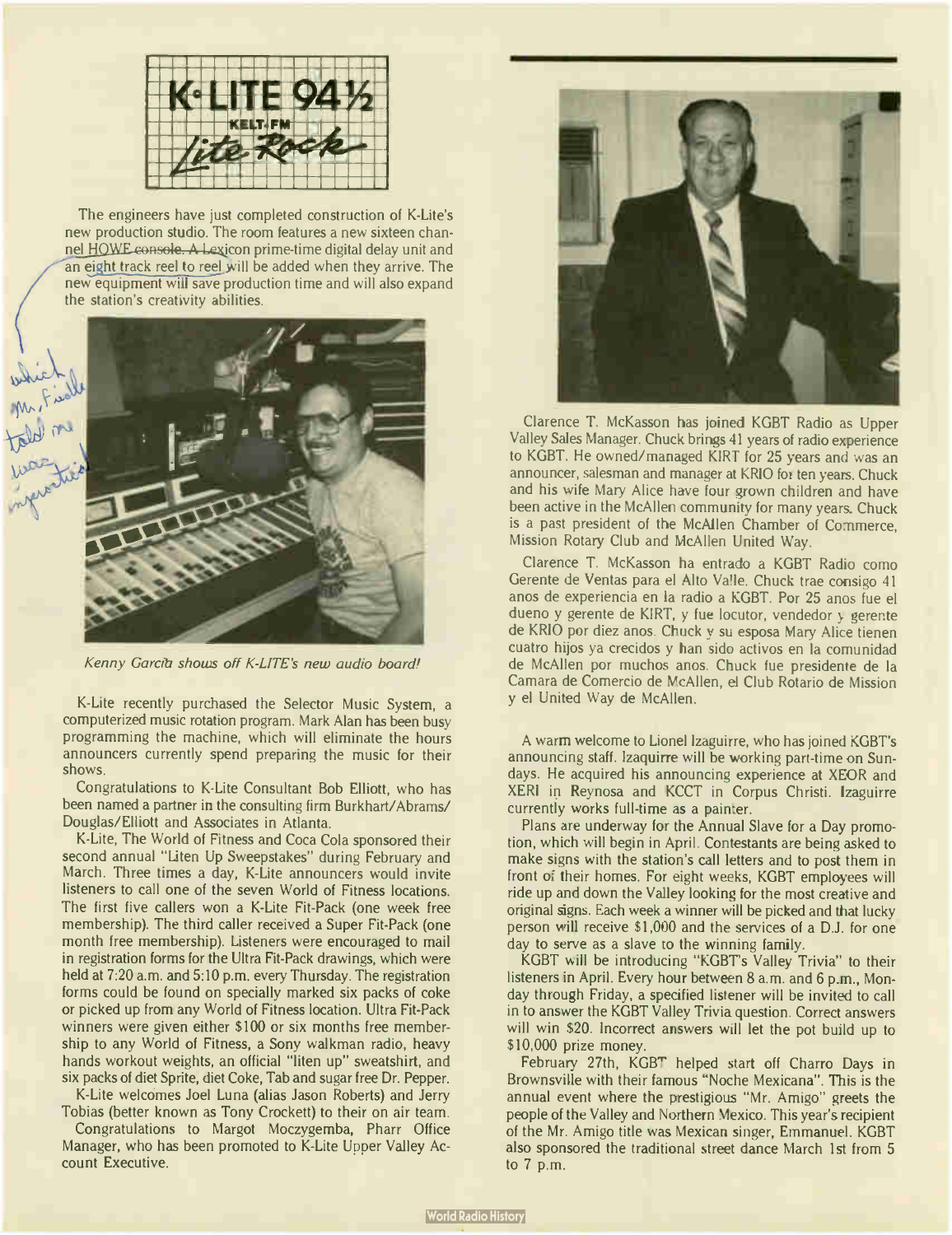

Laura Alicia Trevino was crowned Miss KGBT 1986 February 24th at the Coronation Ball held at the Villa Real Convention Center in McAllen. Laura is a seventeen-year-old high school senior from Mission. She was one of 38 participants in this year's contest. Two preliminary contests took place before the Coronation Ball. The first was February 10th at Greg's Ballroom in Mission and the second was on the 17th of February at the K.C. Hall in Mercedes. The judges had a hard time selecting only one winner from so many lovely contestants. In the end, Laura's beauty, talent and poise won out and she was crowned Miss KGBT by Tony Guerrero of the La Sombra Band from **Chicago** 





Congratulations to Armando Rangel, who has been promoted to News Announcer. Rangel joined KGBT Radio as a part-time discjockey in August. Prior to joining KGBT, he was a singer/announcer for ten years with the bands Grupo Sangre Joven and Grupo Super Estrella in Houston. Rangel and his wife Guadalupe live in Harlingen and have one daughter, Armandina.

Felicitaciones para Armando Rangel quien ha sido ascendido a Locutor de Noticias. Rangel entro a KGBT Radio como locutor de tiempo parcial el mes de agosto. Anteriormente era el animador y cantante del grupo Sangre Joven y El Super Estrella de Houston por diez anos. Rangel y su esposa Guadalupe viven en Harlingen y tienen una hija, Armandina.

Laura Alicia Trevino fue coronada Senorita KGBT 1986 el 24 de febrero en el Baile de Coronacion celebrado en el Centro de Convenciones La Villa Real en McAllen. Laura tiene decisiete anos de edad y cursa el ultimo ano de secundaria en Mission. Ella fue una de 38 participantes en el certamen de este ano. Dos eventos preliminares se llevaron a cabo previos al Baile de Coronacion. El primero fue el 10 de febrero en Greg's Ballroom en Mission y el segundo el 17 de febrero en el K.C. Hall en Mercedes. Los jueces tuvieron una tarea muy dificil para seleccionar solamente una ganadora de entre tantas bellas concursantes. Al final, el talento y la presencia de Laura ganaron y fue coronada Senorita KGBT por Tony Guerrero del grupo La Sombra de Chicago.

Una cordial bienvenida para Leonel Izaguirre quien ha entrado a KGBT Radio como locutor. Izaguirre trabajara tiempo parcial los domingos. Su experiencia como locutor la adquirio en XEOR y XERI en Reynosa, y KCCT en Corpus Christi. Actualmente trabaja tiempo completo como pintor.

Se preparan los detalles para la promocion anual de Esclavo por un Dia la cual comenzara en abril. Los concursantes deben colocar carteles con las letras de la estacion en el frente de sus casas. Por ocho semanas el personal de KGBT ira por el Valle en busca de los letreros mas creativos y originales. Cada semana un ganador sera seleccionado y la persona afortunada recibira \$1,000 y los servicios de un locutor por un dia como esclavo de la familia ganadora.

KGBT introducira "La Trivia del Valle de KGBT" para sus radioescuchas en abril. Cada hora de 8:00 a.m. a 6 p.m., de lunes a viernes, un radioescucha sera invitado a llamar y responder la pregunta de La Trivia del Valle de KGBT. La respuesta correcta ganara \$20. Las respuestas incorrectas iran acumulando hasta \$ 10,000 dolares de premio en efectivo.

El 27 de febrero el personal de KGBT colaboro en el inicio de los Dias del Charro en Brownsville con la famosa " Noche Mexicana". Este es el evento anual en el que el prestigiado "Mister Amigo" saluda a la gente del Valle y el norte de Mexico. Este ano el cantante mexicano Emmanuel fue quien recibio el titulo de Mister Amigo. KGBT patrocino tambien el tradicional baile en la calle el primero de marzo de 5 a 7 p.m.



Popular Announcer Hugo de la Cruz and buddy Fidencio Ayala have friends in high places.

El popular locutor Hugo de la Cruz y su amigo Fidencio Ayala tienen amigos en altas posiciones.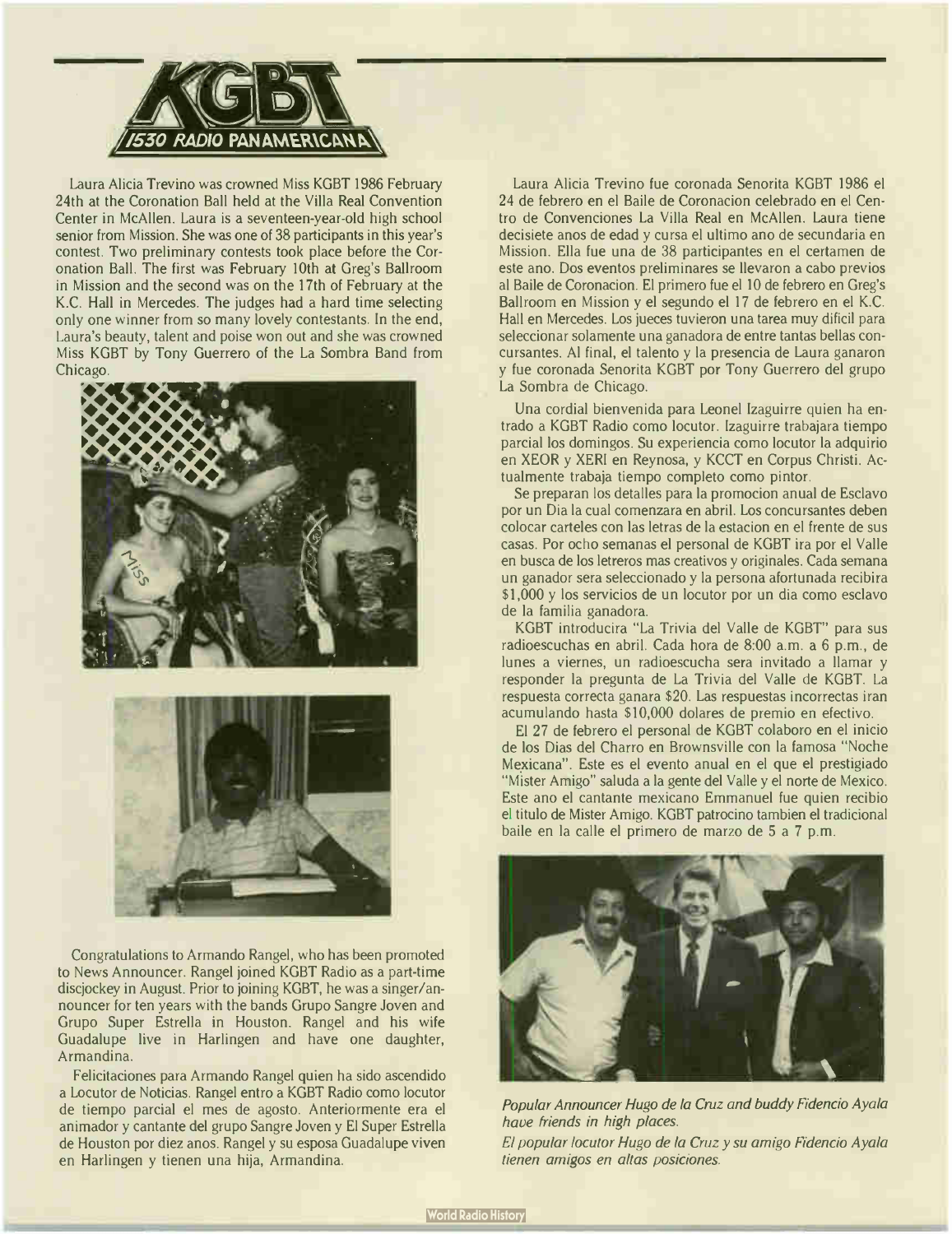

WIND in Chicago recently participated in their first sporting event. The United States and Cubas volley ball teams competed against each other for the entertainment of audiences in five cities across the United States. WIND co-sponsored the event for Chicago. The Americans played an excellent game, winning the match. The game was aired via telephone remote.

WIND co-sponsored their first dance January 19 at the Park West. The Chicago Latin Jazz Orchestra provided music for the evening. Highlight of the event was a dance routine performed by Lou Brock and Ziomara Roldan, winners of " Dance Fever", a popular TV program.

"I Listen to La Tremenda" were the words to remember if you were the lucky recipient of a telephone call from WIND announcers during January and February. WIND placed registration boxes at participating retail stores throughout the Hispanic communities in Chicago, Wisconsin and Indiana. Between ten and 15 times a day WIND announcers would draw from the box and place a phone call to a WIND listener. If the listener answered "I listen to La Tremenda" they won big money. Each phone call was worth \$56 and the money accumulated with each incorrect or unanswered telephone call. The promotion ended February 24 with a total of 113 winners and prize money amounting to \$20,440 having been given away.

Miguel Franco, Program Director and Morning Man for WIND, is always complaining about "how hungry" he is every morning. Someone at McDonald's must be listening to WIND, as MacMan showed up at 8:00 a.m. February 26 with breakfast for the whole staff.



Mr. Arencibia of Arencibia Jewelry Store and Account Executive Teresita Ortiz are pictured above congratulating a "I Listen to WIND" winner.

El Sr. Arencibia, de Arencibia Jewelry Store y la agente de yentas Teresita Ortiz aparecen en la grafica al felicitar a una persona ganadora en "Yo Escucho WIND".



MacMan of McDonald's brought the WIND staff breakfast the morning of February 26. From left to right are Italina Dreas, Receptionist; MacMan, Chuck Brooks, General Manager, Isabel Muniz Arrambide, Director of P.R.: and Alfonso Valdez, Announcer. Seated are Raul Resendez, Account Executive, and Juan Montenegro, Sales Manager.

MacMan de McDonald's llevo al personal de WIND un desayuno la manana del 26 de febrero. De izquierda a derecha se ven Italina Dreas, recepcionista; MacMan; Chuck Brooks, Gerente General; Isabel Muniz Arrambide, Directora de RP; y Alfonso Valdez, locutor. Aparecen sentados: Raul Resendez, agente de ventas; y Juan Montenegro, Gerente de Ventas.

WIND participo recientemente en Chicago en su primer evento deportivo. Los equipos de volley ball de los Estados Unidos y Cuba compitieron mutuamente para el entretenimiento del publico en cinco diferentes ciudades a traves de los Estados Unidos. WIND co-patrocino el evento en Chicago. El equipo americano jugo de manera excelente y gano el partido. El juego fue transmitido a control remoto via telefonica

WIND co-patrocino su primer baile el 19 de enero en el Park West. La orquesta Chicago Latin Jazz amenizo la velada. Lo sobresaliente del evento fue la rutina de baile presentada por Lou Brock y Ziomara Roldan, ganadores en " Dance Fever", un popular programa de television.

"Yo escucho la Tremenda" eran las palabras a recordar si usted fuera el afortunado en recibir una llamada telefonica de parte de los locutores de WIND durante enero y febrero. WIND coloco cajas para inscripcion en las tiendas que participaron en todas las comunidades hispanas en Chicago, Wisconsin e Indiana. Entre diez y 15 veces diarias los locutores de WIND sacarian una forma de la caja y harian una llamada a un radioescucha de WIND. Si el radioescucha respondia "Yo escucho La Tremenda", habria ganado buen dinero. Cada llamada valia \$56 y el dinero se acumulaba con cada respuesta incorrecta o llamada que no se respondia. La promocion termino el 24 de febrero con un total de 113 ganadores y premios en efectivo con un monto de \$20,440.

Miguel Franco, Director de Programas y el hombre matutino de WIND, siempre se queja del "hambre que tiene" cada manana. Alguien en McDonald's ha de haber escuchado WIND, ya que MacMan se aparecio a las 8:00 a.m. el 26 de febrero con un desayuno para todo el personal.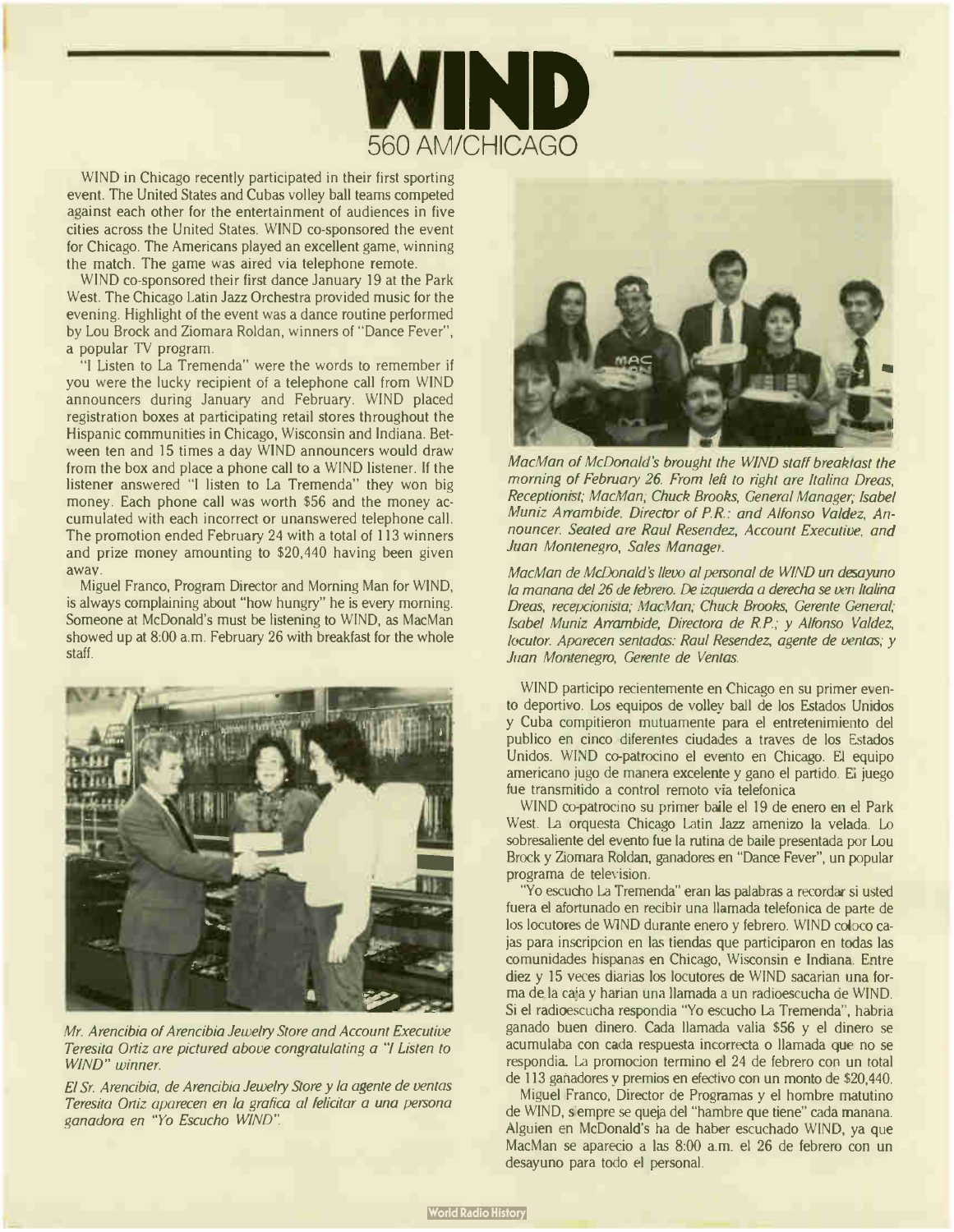

Isabel Muniz Arrambide, Director of Public Relations, was pleasantly surprised when co-workers remembered her birthday January 10. Account Executive Raul Resendez is pictured above giving Isabel explicit instructions on the size of the piece of cake he wants. Other employees waiting to see if there is any left are left to right, Margarita Vazquez, Announcer; Maria Luisa Torres, Announcer; Donald Jeffers, Assistant Engineer; and Miguel Franco, Director of Programming.

Isabel Muniz Arrambide, Directora de Relaciones Publicas, recibio agradable sorpresa cuando sus companeros de trabajo recordaron su cumpleanos el 10 de enero. Raul Resendez, Agente de Ventas, aparece dando instrucciones a Isabel acerca del tamano de rebanada de pastel que quiere. Otros empleados en espera de ver si les queda algo son, de izquierda a derecha, Margarita Vazquez, Locutora; Maria Luisa Torres, Locutora; Donald Jeffers, Ingeniero Asistente; y Miguel Franco, Director de Programacion.



KUNO's own Linda Escobar belts out a popular tune at the Sweethearts of Music" dance held February 13.

Linda Escobar, que trabaja en KUNO, interpreta una popular tonada en el baile "Sweethearts of Music" celebrado el 13 de febrero.



KUNO Announcer Virginia Costante, local TV personality Mike Chavez and KUNO General Manager Luis Munoz accepted awards for their achievements in the Hispanic community in Corpus Christi.

Virginia Constante, locutora de KUNO, Mike Chavez, personalidad de la television local y el Gerente General de KUNO, Luis Munoz, recibieron reconocimientos por sus logros en la comunidad hispana en Corpus Christi.